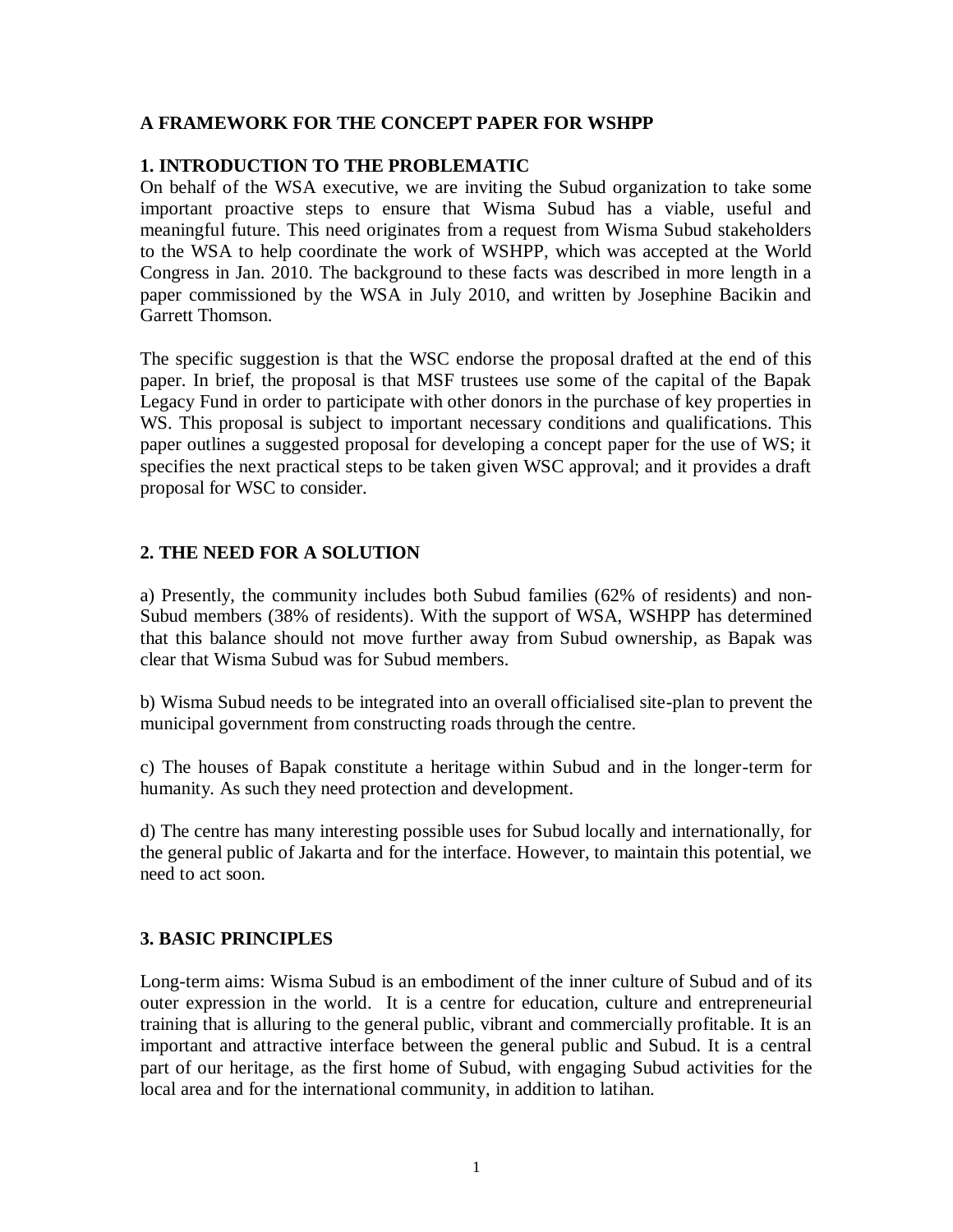It does so with five components:

- a) A commercially viable business centred around education, culture and entrepreneurial training facing or close to the street, with restaurant and coffee shop facilities
- b) A series of interface buildings that introduce Subud and Bapak to the general public and Subud members.
- c) The inner core of facilities for Subud members: the latihan hall, archives and other amenities.
- d) A Subud community
- e) Green spaces that encompass  $a$ ) –d).

Key Principles:

- 1) Wisma Subud and Bapak's houses should be considered as part of our Subud history and heritage, which require protection. However, they should not be considered or treated as holy places or places of pilgrimage. Nevertheless, their design and use would reflect the spiritual values of Subud and their outer expression.
- 2) The core part of WS together with Bapak's houses would be considered as a heritage site with a multi-purpose function. This core part of WS would include initially Adi Puri, Bapak's garden, the Guest House, the latihan hall with surrounding lands. This core part would be managed in a self-financing way by a new Yayasan or by a partnership with main Subud stakeholders in WS. Ownership questions will be discussed later in the paper.
- 3) Their use should reflect the principles of Subud and of Bapak's life, and will include the following functional-areas. Needed spaces include:
	- a. For cultural, educational and entrepreneurial activities that benefit the public and which generate profit to sustain the center economically
	- b. High quality restaurant and coffee shop facilities open to the general public
	- c. Guest house or hotel facilities (but only if economically viable)
	- d. Bookstore in public area
	- e. To introduce the general public to Subud and the life of and vision of Bapak
	- f. For people to consult the writings, talks and letters of Bapak;
	- g. Space for latihan and other Subud activities (helper work and training).
- 4) Relevant parts of Wisma Subud (and Bapak's houses) would be owned by the worldwide Subud community, through WSA or MSF or their representatives.
- 5) These heritage sites should be considered as a heritage site for present and future Subud members and, in the long-term future, for humanity generally.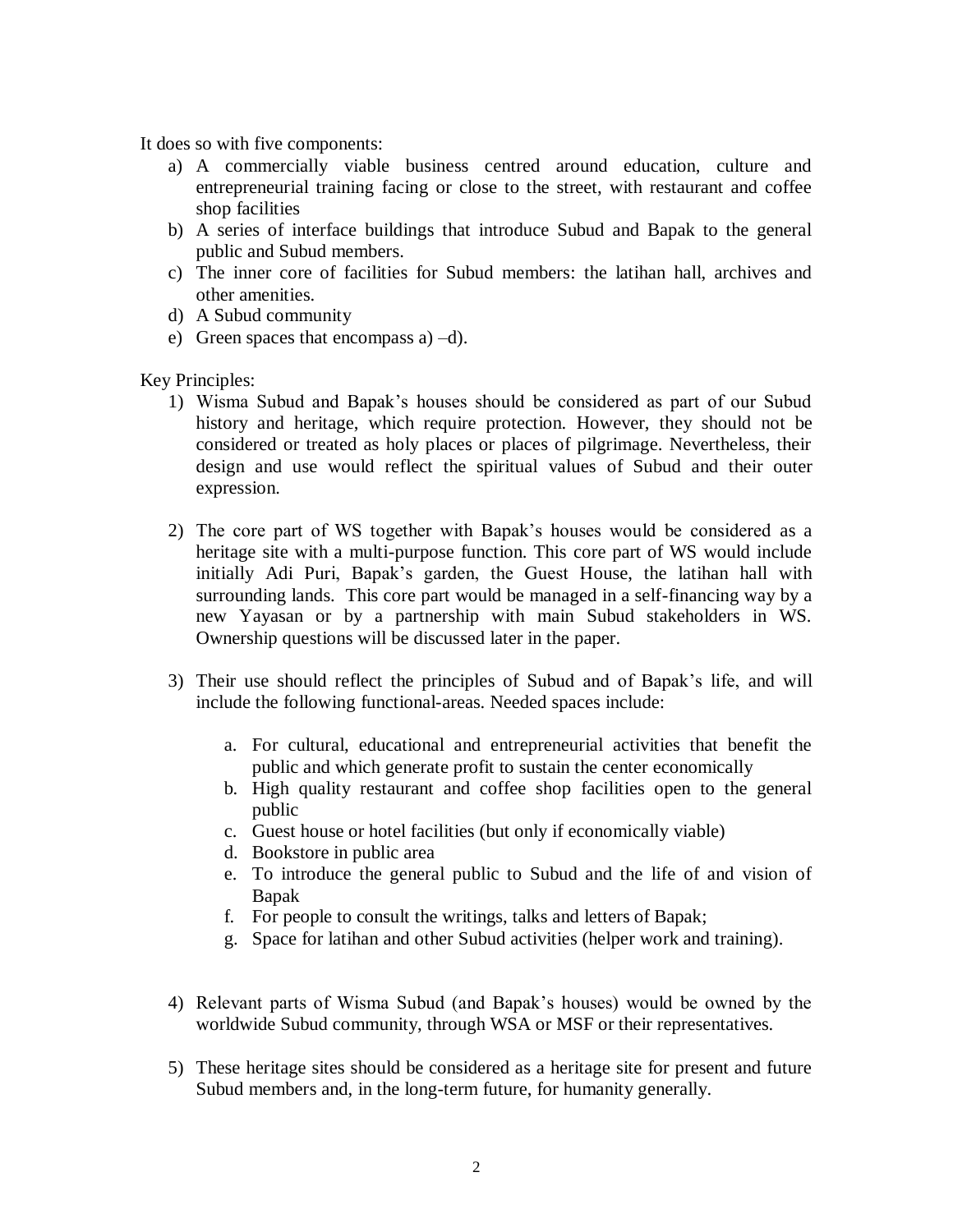6) WSA, MSF and Subud Indonesia would not be financially liable for the operational costs of the centre, and would not be required to economically sustain the centre.

### **4. A PRELIMINARY OUTLINE VISION**

One vision is of an urban village of exquisite design and harmony of purpose. It would be an oasis of quiet and beauty amidst the traffic and encroaching towers of Jakarta. The heritage site would function alongside a community that follows the ways of Subud, which works with a unity of purpose. The hub of this heritage site would be an internationally recognized centre of higher culture/learning and conference/commerce centre designed around the three core elements: Latihan Hall, Adi Puri Centre & The WS Guest House/Hotel.

The core heritage site would develop around the three foci of: the Latihan Hall, Adi Puri & the Guest House. This would require the judicious acquisition and development of intervening properties.

Adi Puri fronts significantly on Jalan Fatmawati as a centre for culture, learning and entrepreneurship training. It has already established a regional reputation as a modest but deeply peaceful centre for small conferences, business meetings and social events.

As visualized by both Malcolm Wildsmith & Muchtar Martins, the space behind Adi Puri would be linked directly to the latihan hall with pathways and landscaping, and in a later stage, with permanent exhibitions on the life of Bapak and Subud, and an international archive building.

The existing random 'add-on' developments around the Latihan Hall need to be halted in favour of a WS Community Building-Plan, which determines height lines, design elements and infill potential (laneway/mews housing in addition to current infill housing).

The envisioned final development might be bowl-like with 3 storey-high structures at the periphery cascading towards the centre of the village around these core elements. These height lines may be determined the height of the new monorail line to run along Fatmawati at close to the level of the upper floors of Adi Puri. The whole centre would be surrounded by a semi-open privacy fence (i.e. a breathing wall), which is punctuated by trees and greenery to emphasize the oasis aspect of the Centre.

The Latihan Hall Plaza, Adi Puri and the Guest House complex would remain as the central elements of the heritage site. Given its prominence at the front of the compound, Adi Puri remains the centre-piece from J. Fatmawati. We envisage increased daily activity in Adi Puri including with, for example, evening courses in business and social entrepreneurship, and other educational and cultural activities of quality and benefit to the local community.

## **5. LONGER TERM POSSIBILITIES**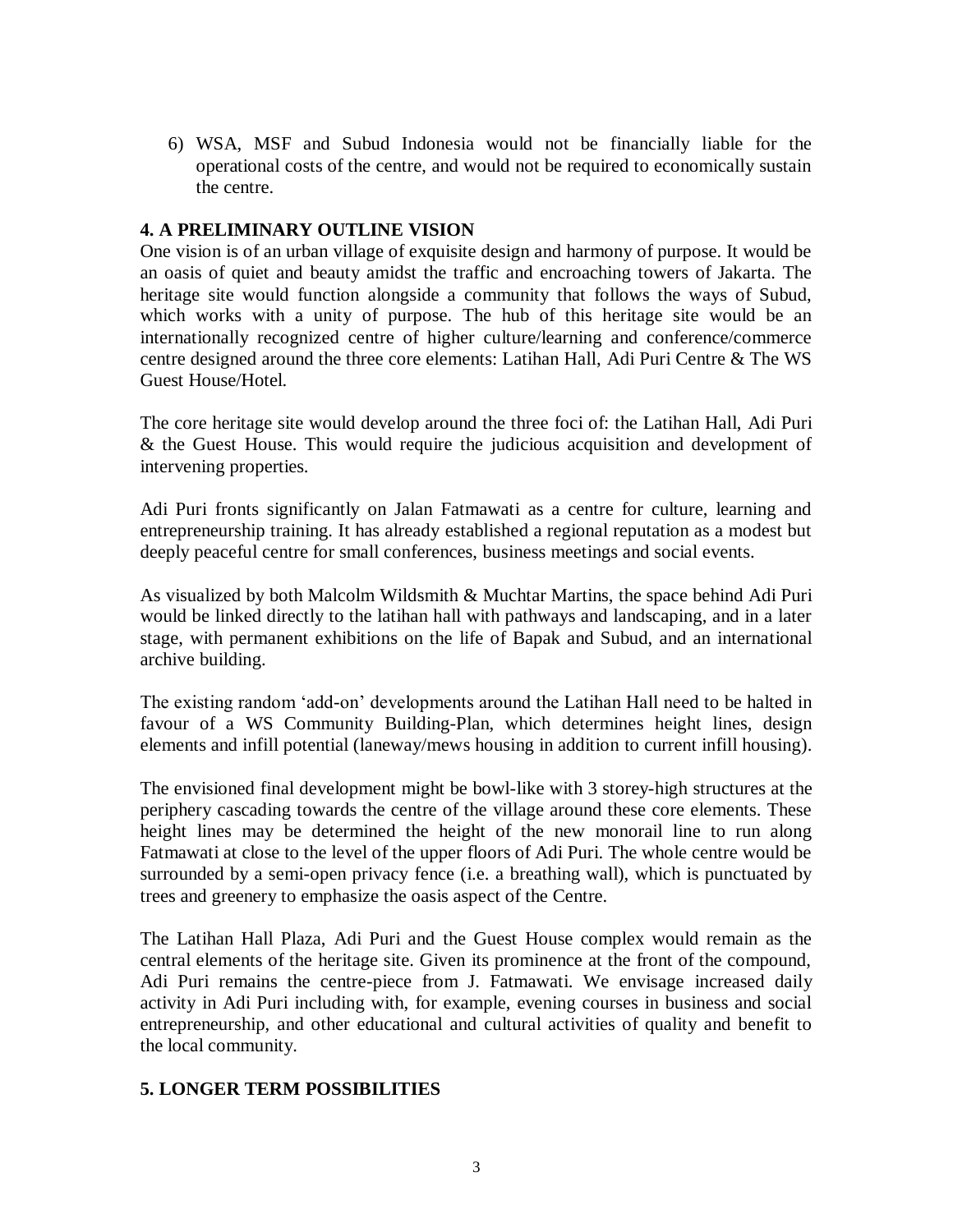In a later phase, there are further possibilities:

Hotel: the present Guest House may have a proposed new wing to be added as the second arm of an 'L' shape adding 20 new rooms as a themed hotel, if this is commercially viable.

Green Belt: There is scope for a central park area with a green belt around some of the edges of the compound. These green spaces are the lungs of the urban village embedded in polluted Jakarta. As such they need careful protection from development in order to provide a modest green screen at the edges of the village. This assumes also that there would be a wall of trees/fencing that protects and defines the 3.5 ha village area from the existing and proposed district roadways that will surround WS.

Roadways: There is only one entrance to the 'Q' shaped roadway currently encircling the Latihan Hall. It is possible that further developments will necessitate spur roadway development, perhaps in the Mitchell household /Subud Indonesia corners and possibly in the upgrading of other smaller existing pathways/roadways.

### Residential/commercial units:

The residential and commercial/office spaces (KRE/Altar, YUM former Pope/Horthy blocks etc.) areas around the Latihan Hall/Plaza and the Guest House need to take their future development design/height line cues from these core structures in the Concept Plan.

## Link Elements:

The areas between the three core structures include 10 small clusters of mixed dwellings and offices. These include: the former IDC block; the KRE/Altar offices/former 'Horthy/Pope/Usman' block; the JakArt/Cultural Centre area; Subud Indonesia block; the 4-plexes adjacent to the Latihan Hall; the 'Mitchell House corner'; the 'Lerrigo block'; and the YUM/adjacent offices area. In the overall urban plan, each of these is an organic aspect of the fabric of the whole, but always as enfolding the core three defining elements. Each cluster needs to have its design/purpose and development potential identified as part of the whole.

#### New Structures:

A new gatehouse/reception building by the gateway is proposed. Other new structures might include new offices around the existing office areas near the entrance  $\&$  beside the latihan hall/YUM offices. Others again may include infill development of mews housing in appropriate segments of the compound. Existing roadway housing designs would be strictly managed to conform to the larger entity's design sensibilities.

## **5. PRACTICAL STEPS TO REALIZE THIS PLAN**

#### **Phase I: Preparation**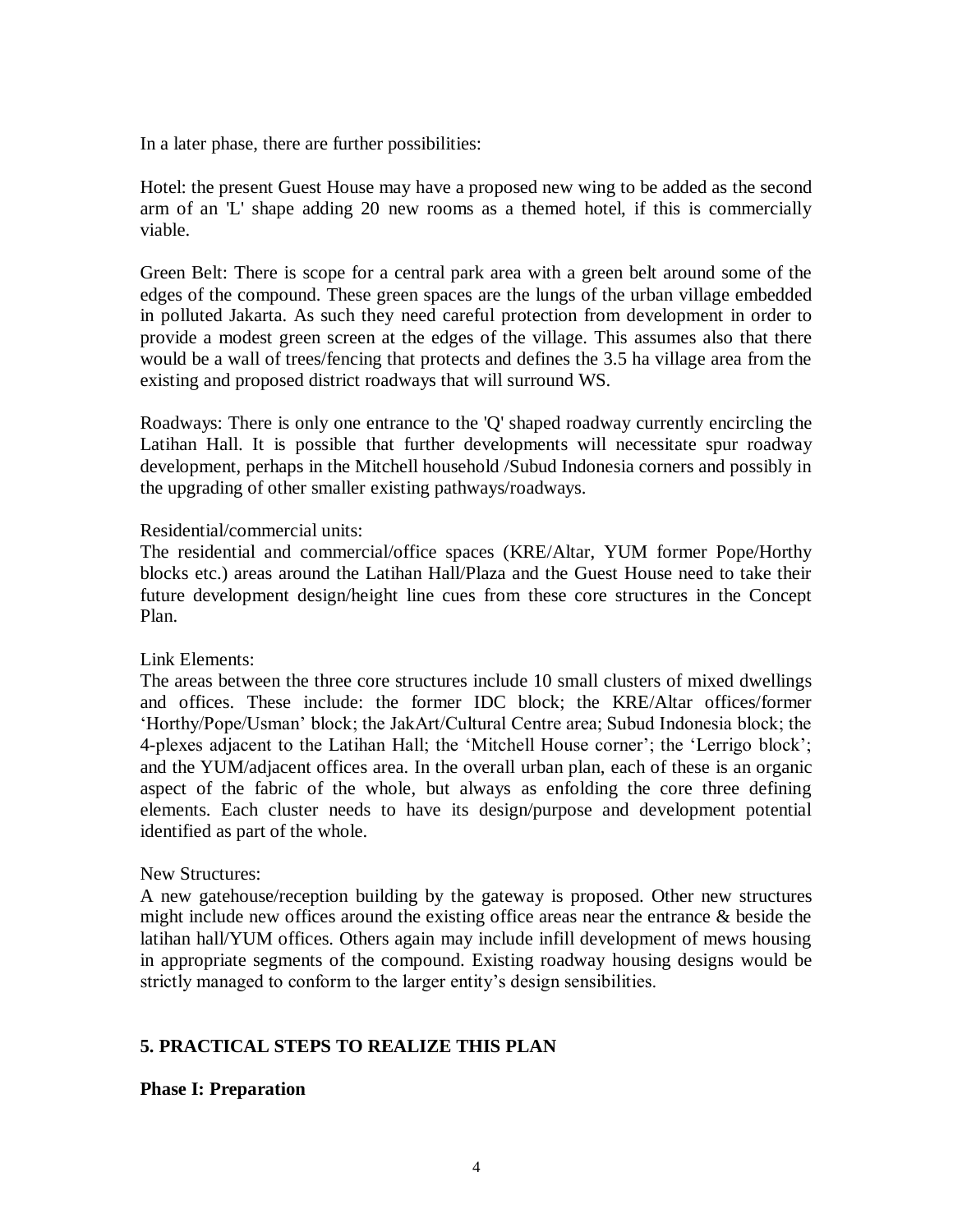1) The WSHPP to develop a preliminary concept paper. The concept paper needs to embody the underlying principles outlined at the beginning of this paper. The other elements:

a) A central team within WSHPP to initiate the Concept Plan process as prelude to the parallel Heritage Planning process

b) A long-term action plan defining the next steps that includes income generating activities and a feasibility study

c) Include also a preliminary feasibility study, as well as the master plan that would need to go for the authorities for Napak Tilas or other forms of local heritage protection.

d) How to acquire key properties as they become available to maintain and increase the Subud ownership;

e) How to halt all random and speculative building developments;

2) YMS and YS will have MSF as a founding member.

3) Ibu Rahayu needs to be asked about transferring the two Bapak houses to MSF.

4) New legal entity to be set-up.

5) Future ownership and partnership issues to be agreed on.

6) MSF, GHFP and others to put together funding to acquire key properties for the central heritage site within WS.

#### **Phase II: Initial Phase**

1) The purchase of key buildings

2) Arriving at an agreed Concept Plan with all stakeholders and residents in 2013.

3) Business plan for commercial activities

4) Physical modifications (such as landscaping) to improve the site and newly acquired buildings

5) Capital Budget for Stage IV: both commercial and heritage. Raise capital.

6) Working annual current budget for the heritage site including 2 Bapak properties

7) Presentation of new master–plan to local authorities

8) Initiation of local heritage protection (including Napak Tilas)

9) Capital for commercial activities